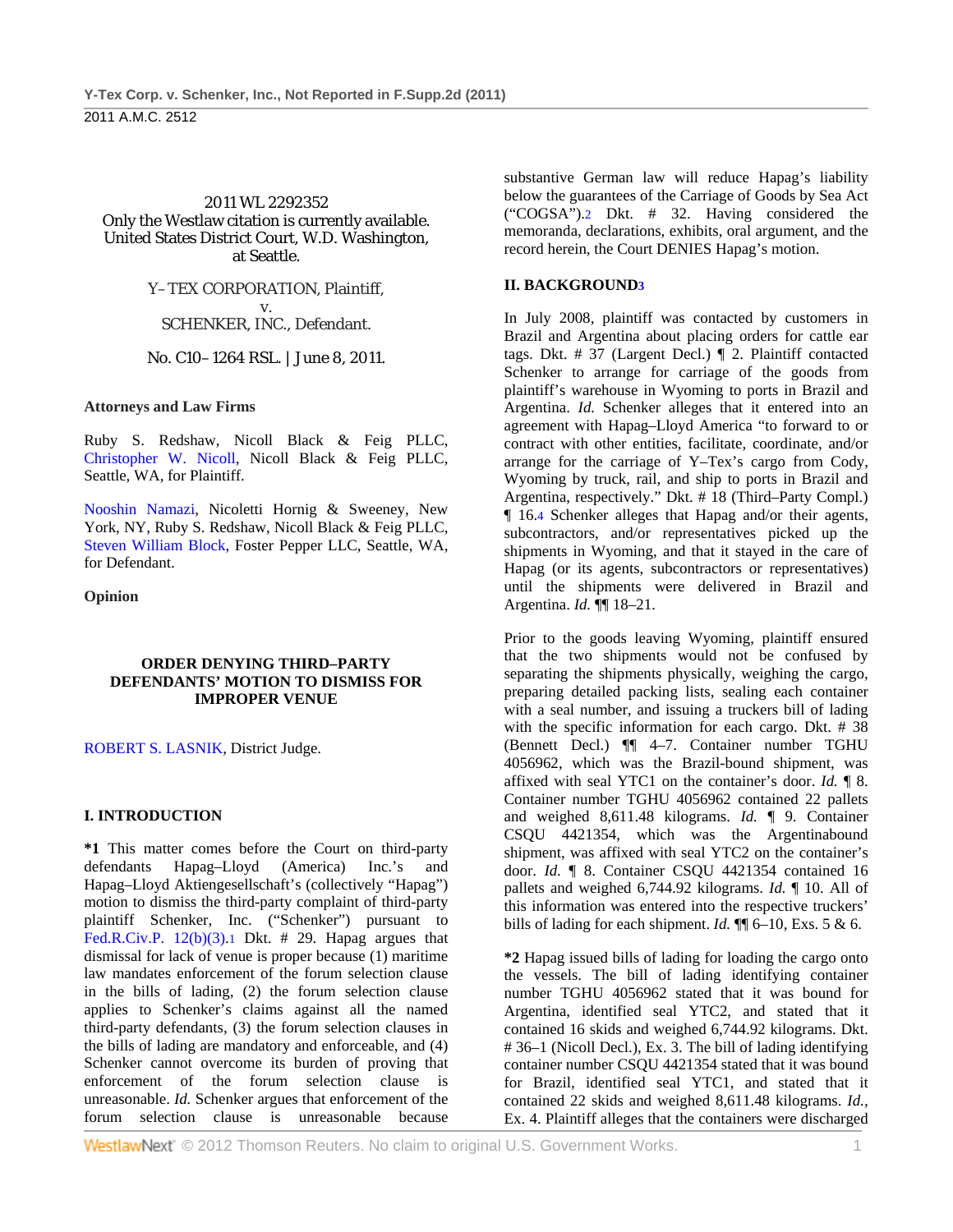to the wrong ports. That is, container number TGHU 4056962, which was sealed with YTC1, was discharged in Argentina, when it should have been discharged in Brazil. Dkt. # 37 (Largent Decl.) ¶ 10. Container number CSQU 4421354, which was sealed with YTC2, was discharged in Brazil, when it should have been discharged in Argentina. *Id.* 

Plaintiff sued Schenker, alleging claims for false bills of lading, geographic deviation, breach of fiduciary duty, and breach of contract of carriage. Dkt. # 1. Schenker filed a thirdparty complaint against Hapag–Lloyd Aktiengesellschaft, Hapag–Lloyd (America) Inc., and the M/V Westfalia Express, alleging causes of action for "COGSA/Hague Visby," breach of contract, and indemnity/contribution. Dkt. # 18.

#### **III. DISCUSSION**

A motion to dismiss pursuant to a forum selection clause is treated as a motion to dismiss for improper venue under Fed.R.Civ.P. 12(b)(3). *Argueta v. Banco Mexicano, S.A.,* 87 F.3d 320, 324 (9th Cir.1996). On a 12(b)(3) motion, the Court need not accept the pleadings as true, and may consider facts outside the pleadings. *Id.* 

In admiralty cases, forum selection clauses are presumptively valid and should be enforced unless enforcement is shown by the resisting party to be "unreasonable" under the circumstances. *Bremen v. Zapata Off–Shore Co.,* 407 U.S. 1, 10, 92 S.Ct. 1907, 32 L.Ed.2d 513 (1972). Enforcement is "unreasonable" where it would contravene a strong public policy of the forum in which suit is brought, whether declared by statute or judicial decision. *Id.* at 15. To determine whether a clause violates public policy the Court focuses on whether "the choice-of-forum and choice-of-law clauses operated in tandem as a prospective waiver of a party's right to pursue statutory remedies." *See Vimar Seguros y Reaseguros, S.A. v. M/V Sky Reefer,* 515 U.S. 528, 540, 115 S.Ct. 2322, 132 L.Ed.2d 462 (1995) (quoting *Mitsubishi Motors Corp. v. Soler Chrysler–Plymouth, Inc.,* 473 U.S. 614, 637 n. 19, 105 S.Ct. 3346, 87 L.Ed.2d 444 (1985)).5 The relevant question is "whether the substantive law to be applied will reduce the carrier's obligations to the cargo owner below what COGSA guarantees." *Id.* at 539. The party resisting enforcement of the forum selection clause bears a heavy burden of proof. *Fireman's Fund,* 131 F.3d at 1338.

Here, Schenker argues that enforcement of the forum selection clause would lessen the statutory remedies available under COGSA because German law does not recognize the doctrine of deviation or doctrine of false

bills of lading. The Court must determine whether COGSA applies and whether the substantive law to be applied will reduce the carrier's obligations to the cargo owner below what COGSA guarantees.

### **A. Application of COGSA**

**\*3** COGSA "applies to a carrier engaged in the carriage of goods to or from any port in the United States." 46 U.S.C. § 30702. Hapag does not dispute that COGSA applies where the vessels left Houston, Texas for ports in Argentina and Brazil. Accordingly, the Court finds that COGSA applies.

#### **B. Comparison of COGSA guarantees and German law**

COGSA was enacted to remedy specific abuses by carriers who inserted clauses in bills of lading to exempt themselves from liability for damage to goods entrusted to their care. *Sky Reefer,* 515 U.S. at 534–35. COGSA imposed substantive obligations and particular procedures to correct those abuses. *Id.* at 535. In *Sky Reefer,* the Supreme Court analyzed COGSA and found that it did not prevent parties from agreeing to enforce the obligations in a particular forum. *Id.* The Court found that the central guarantee is that "the terms of a bill of lading may not relieve the carrier of the obligations or diminish the legal duties specified by [COGSA]." *Id.* at 539. The Court concluded that the relevant question was "whether the substantive law to be applied will reduce the carrier's obligations to the cargo owner below what COGSA guarantees." *Id.* COGSA "guarantees" that a carrier will not insert in a bill of lading "a provision avoiding its liability for loss or damage arising from negligence or fault in loading, stowage, custody, care, or proper delivery." 46 U.S.C. § 30704.6 COGSA also "guarantees" that the carrier will issue a bill of lading that includes a statement of (1) "the marks necessary to identify the goods; (2) the number of packages, or the quantity or weight, and whether it is carrier's or shipper's weight; and (3) the apparent condition of the goods." 46 U.S.C. § 30703.

#### **1.** *Deviation and False Bills of Lading under COGSA*

At common law, a geographic deviation from a scheduled voyage stripped a carrier of many of its defenses to liability and made the carrier the effective insurer of the goods that it was carrying. *Vision Air Flight Serv., Inc. v. M/V Nat'l Pride,* 155 F.3d 1165, 1170 (9th Cir.1998). "The basis for the doctrine was the understanding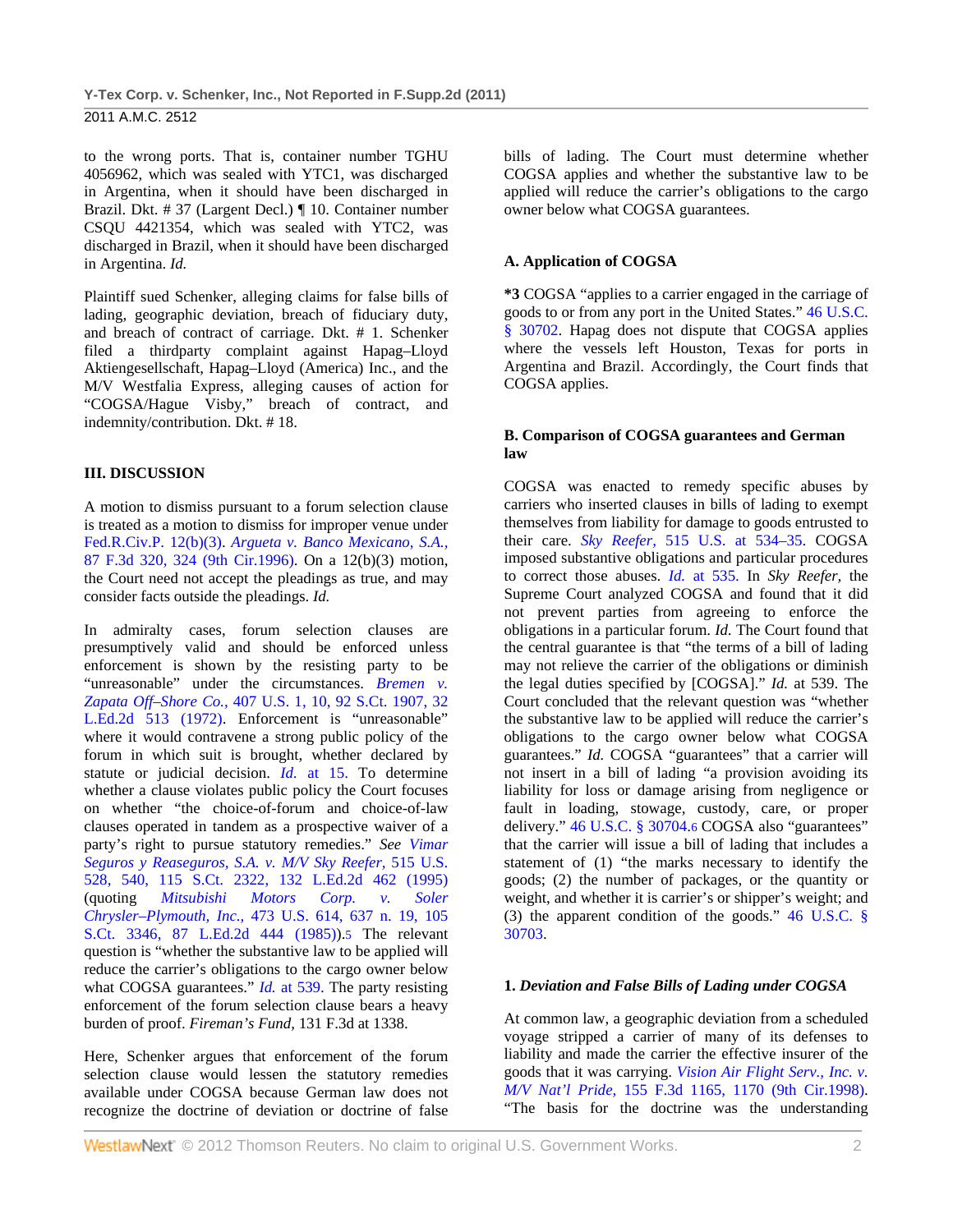between shipper and carrier that the carrier would not stray from the customary course of the voyage it contracted to undertake." *Id.* at 1171. "When the carrier breached the contract of carriage by deviating from the agreed upon voyage, it was regarded to have exposed the cargo to such additional and unanticipated risk as to constitute a fundamental breach of the contract of carriage." *Id.* "Having breached the contract in such a fundamental manner, the carrier was not permitted to rely on exculpatory provisions in the bill of lading, such as limitations on liability." *Id.* The underlying rationale of the deviation doctrine "applied readily to other situations whereby the carrier exposed the cargo to unreasonable and unjustifiable risks not contemplated by the parties." *Id.* Accordingly, the doctrine was expanded to encompass certain breaches of the contract of carriage serious enough to merit the harsh consequences the deviation doctrine imposes. *Id.* 

**\*4** The doctrine of deviation survived the enactment of COGSA, but courts agree that the doctrine should be sharply limited. *Id.* at 1173. Deviation is defined as the "voluntary departure without necessity, or any reasonable cause, from the regular and usual course of the voyage." *Id.* at 1175 (internal quotations omitted). In order for a deviation to be unreasonable, the carrier must have acted with conduct that is more culpable than gross negligence or recklessness. *Id.* In applying the doctrine of deviation, courts have consistently focused on "the extent to which a departure from the contract of carriage exposes the cargo to 'unanticipated and additional risks.' " *Id.* 

The Ninth Circuit has not addressed whether the doctrine of deviation extends to a carrier that issues a false bill of lading that erroneously states that goods have been received on board when they have not been so loaded. The Court is persuaded by the reasoning of the Second Circuit Court of Appeals in *Berisford Metals Corp. S/S Salvador,* 779 F.2d 841 (2d Cir.1985). The central issue in *Berisford* was whether a carrier that issued an erroneous bill of lading could limit its liability pursuant to an agreement binding the parties to certain COGSA terms. *Id.* at 845. The court emphasized the necessity for maintaining the integrity of and confidence in bills of lading:

> [A] bill of lading is a fundamental and vital pillar of international trade and commerce, indispensable to the conduct and financing of business involving the sale and transportation of goods between parties located at a distance from one another. It constitutes an acknowledgment by a carrier that it has received the described goods for

shipment. It is also a contract of carriage. As a document of title it controls the possession of the goods themselves.

*Id.* The court recognized that "a fundamental misstatement in a bill of lading need not be fraudulent or intentional for liability to ensue." *Id.* at 846 (citing *Elgie & Co. v. S.S. S.A. Nederburg,* 599 F.2d 1177, 1180 (2d Cir.1979)). The court noted that whether "one lines the carrier's issuance of a false bill of lading with respect to its loading of cargo to a deviation, a breach of warranty, or a representation which it must be estopped to deny, its adverse impact on trade and on reliance on bills as an essential method of facilitating trade is serious." *Id.* (internal quotations omitted). The court found that when a carrier makes a representation in a bill of lading with respect to its own conduct it is properly held to a higher standard since it is reasonably expected to be aware of *its own actions,* including whether or not it has loaded cargo." *Id.* at 847 (emphasis in original).

The carrier in *Berisford* received 100 bundles of tin ingots from the shipper, but issued a false bill of lading warranting that it had loaded 100 bundles when it had only loaded 30. *Id.* at 847–48. The Court found that the carrier had fundamentally breached the contract of carriage, and was therefore precluded from invoking COGSA's limitation on liability as to the 70 unloaded bundles. *Id .* at 848 ("carrier owed a duty to verify the weight of the containers at shipside before they were placed aboard its ship and before it stated that they contained 100 bundles of tin ingots weighing the equivalent of 50,647 kilos or 111,656 lbs., which would have been 78,885 lbs. in excess of the weight of the containers it actually loaded."). *Id.* The court held that "when a carrier misrepresents its own conduct in loading goods aboard ship it is responsible for the misrepresentation and may not invoke contract provisions incorporating COGSA's limitations on liability." *Id.* at 849.

**\*5** The Court adopts the reasoning of the Second Circuit and finds that issuing a false bill of lading may be considered an unreasonable deviation. Courts have limited the false bill of lading exception " 'to misrepresentations concerning the physical condition or location of the goods at the time the bill of lading was issued.' " *St. Paul Travelers Ins. Co. v. M/V Madame Butterfly,* 700 F.Supp.2d 496, 506 (S.D.N.Y.2010). Courts have also "required a nexus between the misrepresentation and the damage to the goods before finding that the COGSA package limitation does not apply." *Id.*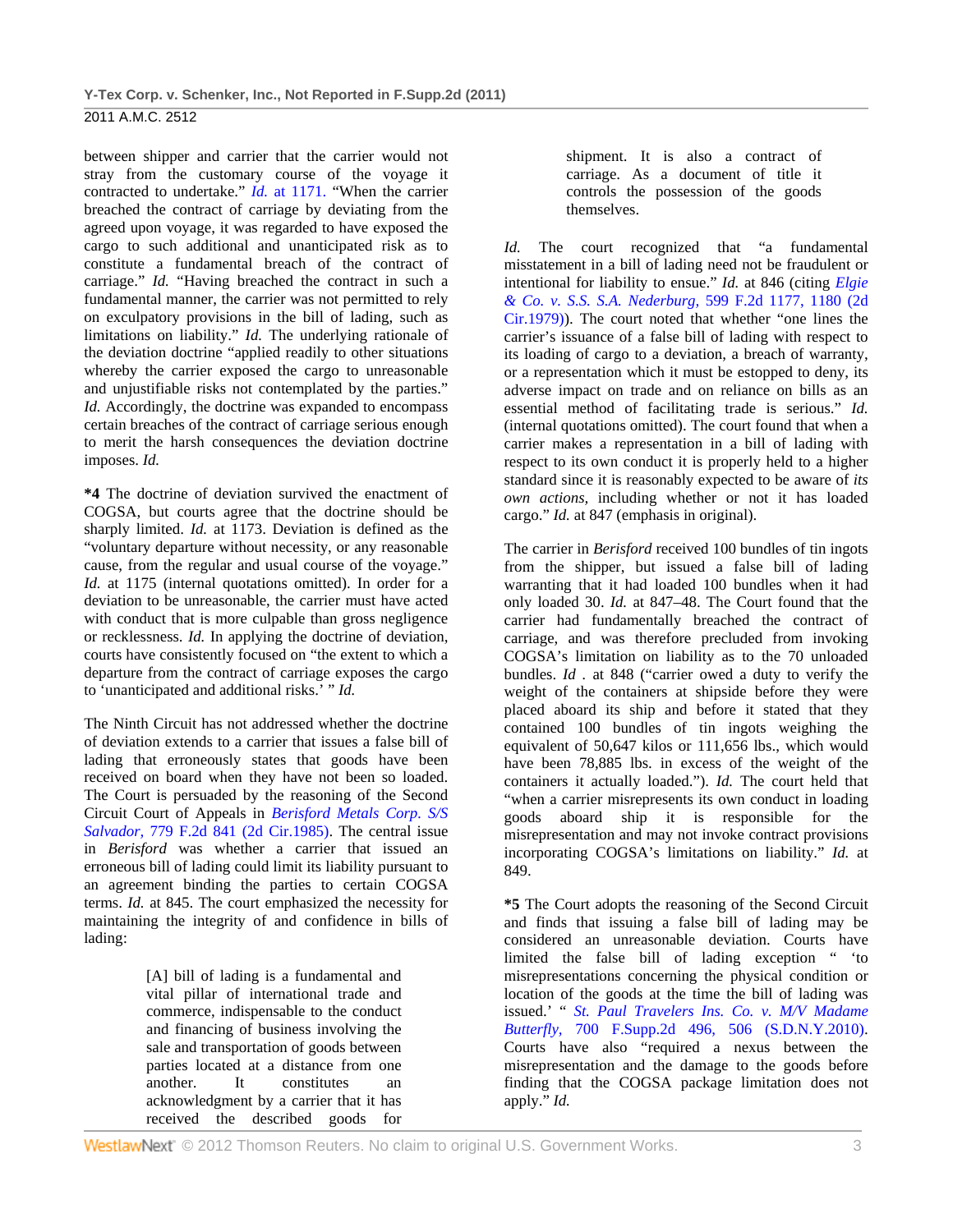Hapag argues that the "bills of lading clearly state which container will be taken to which discharge port. Neither Y–Tex nor Schenker contends that ... Hapag–Lloyd failed to deliver the containers at the discharge ports stated on the bills of lading." Dkt. # 43 at 9.

Here, there are two bills of lading that Hapag issued to Schenker. The first purports to be the bill of lading for the Argentina shipment, which identifies container number TGHU 405696, seal YTC2, 16 skids, and 6,744.92 kilograms of weight. Dkt. # 36–1 (Nicoll Decl .), Ex. 3. The second purports to be the bill of lading for the Brazil shipment, which identifies container number CSQU 4421354, seal YTC1, 22 skids, and 8,611.48 kilograms of weight. Id., Ex. 4. However, container number TGHU 405696, which should have been delivered to Brazil (not Argentina), was sealed with YTC1 (not YTC2), contained 22 skids (not 16), and weighed 8,611.48 kilograms (not 6,744.92). Dkt. # 37 (Largent Decl.) ¶ 13; dkt. # 38 (Bennett Decl.) ¶ 9. Likewise, container number CSQU 4421354, which should have been delivered to Argentina (not Brazil), was sealed with YTC2 (not YTC1), contained 16 skids (not 22), and weighed 6,744.92 kilograms (not 8,611.48). Dkt. # 37 (Largent Decl.) ¶ 13; dkt. # 38 (Bennett Decl.) ¶ 10. Presented with these facts, Schenker has made a compelling argument that Hapag was responsible for "verifying the contents before loading the containers and issuing a clean on board bill of lading" (*Berisford,* 779 F.2d at 848), or, at a minimum, for checking the seal which was visible from the outside of the containers to verify the weight. The alleged resulting damage was discharge of the containers at the wrong ports.

Accordingly, the Court finds that Schenker would likely be able to demonstrate an unreasonable deviation. *See Berisford,* 779 F.2d at 848 ("when a carrier misrepresents its own conduct in loading goods aboard ship it is responsible for the misrepresentation").

# **2.** *Bill of Lading and German Law*

The bill of lading has several relevant provisions:

# **5. Carrier's Responsibility**

# (1) Port to Port Shipment

(a) When loss or damage has occurred between the time of loading of the Goods by the Carrier at the Port of Loading and the time of discharge by the Carrier at the Port of Discharge, the responsibility of the Carrier shall be determined in accordance with German law making the Hague–Visby rules compulsorily applicable to the Bill of Lading....

**\*6** Howsoever, the Carrier shall be under no liability whatsoever for loss of or damage to the Goods occurring, if such loss or damage arises prior to loading on or subsequent to the discharge from the vessel. Notwithstanding the above, in the event that the applicable compulsory law provides the contrary, the Carrier shall have the benefit of every right, defence, limitation and liberty in the Hague–Visby Rules or the Hague Rules, notwithstanding that the loss or damage did not occur after loading on or after discharge from the vessel. In the event that the Bill of Lading covers a shipment to or from the USA, however, COGSA shall be applicable before the Goods are loaded on or after they are discharged from the vessel....

# **7. Sundry Liability Provisions**

(1) Hague Rules/Hague–Visby Rules

In the event that suit is brought in a court other than the court as provided for in Clause 25 and such court contrary to clause 25 accepts jurisdiction, then the Hague–Visby Rules are compulsorily applicable, if this Bill of Lading has been issued in a country where the Hague–Visby Rules are compulsorily applicable and the Carier's liability shall not exceed 2 SDRs per kilo of gross weight of the goods lost or damages; ...

# (1) COGSA

Notwithstanding any of the foregoing to the contrary, in the event that suit is brought in a court in the USA and such court, contrary to Clause 25, accepts jurisdiction, then COGSA shall be compulsorily applicable to this contract of carriage if this Bill of lading covers a shipment to or from the USA. The provisions set forth in COGSA shall also govern before the Goods loaded on or after they are discharged from the vessel. The Carrier's maximum liability in respect to the Goods shall not exceed USD 500 per package ....

# **25. Law and Jurisdiction**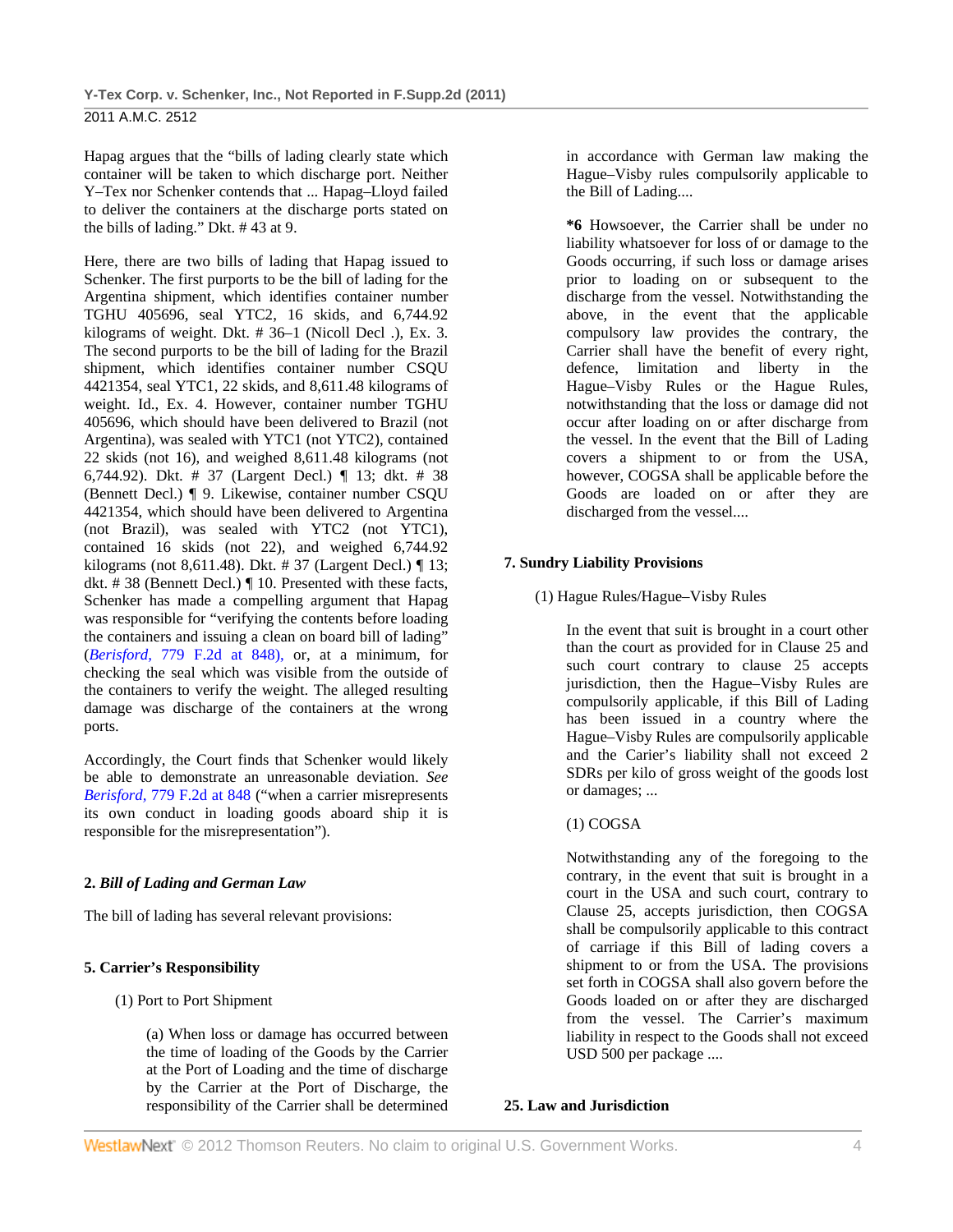Except as otherwise provided specifically herein any claim or dispute arising under this Bill of Lading shall be governed by the law of the Federal Republic of Germany and determined in the Hamburg courts to the exclusion of the jurisdiction of the courts of any other place....

Dkt. # 30–1 (Williams Decl.), Ex. A.

Hapag argues that German courts regularly apply COGSA and Hapag will not oppose its application to Schenker's claims in Germany. Dkt. # 43 at 10–11; Dkt. # 44 (Kienzle Decl.) ¶ 5. During oral argument, Hapag represented that it would accept the application of COGSA and general maritime jurisprudence to the extent that it applies. However, section 25 specifically requires the application of "the law of the Federal Republic of Germany," unless a court in the United States accepts jurisdiction under section  $(7)(2)$ . Although section  $5(2)$ provides that COGSA will apply to goods that are loaded on or after they are discharged from the vessel where a bill of lading covers a shipment to or from the United States, the bill of lading does not provide for the application of general maritime jurisprudence with respect to the deviation and false bill of lading doctrines. Schenker has provided evidence that German law will likely be applied by the Hamburg courts, and Hapag does not dispute this evidence. *See* Dkt. # 33 (Wanckel Decl.) ¶ 8. German law establishes a limited liability regime for carriers for the total loss of the cargo. *Id.* ¶ 9. The applicable German law does not recognize the doctrine of deviation or doctrine of false bills of lading. *Id.* ¶¶ 10–12. Mr. Wanckel, an experienced attorney specializing in maritime law in Germany, states:

> **\*7** Under German law, to overcome the right to limited liability for a carrier, such as Hapag–Lloyd AG, for the total loss of cargo carried by sea, a claimant bears the heavy burden of proving the personal negligence of the carrier. To establish personal negligence of the carrier, the claimant must demonstrate that the carrier acted recklessly or with deliberate disregard for known risks at the highest level of the carrier's organization structure. The intentional or reckless act must have been committed by the Board of Directors or the organization as a whole must have lacked sufficient controls to prevent the damage. Merely proving the gross negligence, recklessness, or intentional conduct of an employee of the carrier does not defeat the carrier's right to limit its liability.

*Id.* ¶ 13. Hapag does not dispute that Mr. Wanckel's representation of German law is accurate. Instead, Hapag argues that "Schenker's argument that it will bear a heavier burden to recover damages beyond the liability limitation ... is absurd" because to prove deviation, "the shipper must demonstrate that the carrier's exposure of the cargo to an unreasonable and unbargained for risk was 'intentional.' " Dkt. # 43 at 7. However, Hapag has not produced any evidence contesting that proving "personal negligence of the carrier" requires proving that Hapag's "Board of Directors intentionally caused the damage to the subject cargo or acted recklessly and with knowledge that the damage would probably result." Dkt. # 33 (Wanckel Decl.) ¶ 14. In *Vision Air,* 155 F.3d at 1175, the court concluded that "a carrier's intentional destruction of the very goods it contracts to transports constitutes unreasonable deviation." However, such intentional conduct is not required to be the conduct of the carrier's board of directors, which is a much heavier burden of proof.

Hapag argues that "application of the doctrine of deviation will not affect whether Hapag–Lloyd is liable to Schenker. It would only affect the quantum of Schenker's recovery." Dkt. # 43 at 5–7. The Court disagrees.

As previously noted, COGSA "guarantees" that a carrier will not insert in a bill of lading "a provision avoiding its liability for loss or damage arising from negligence or fault in loading, stowage, custody, care, or proper delivery." 46 U.S.C. § 30704. COGSA also "guarantees" that the carrier will issue a bill of lading that includes a statement of (1) "the marks necessary to identify the goods; (2) the number of packages, or the quantity or weight, and whether it is carrier's or shipper's weight; and (3) the apparent condition of the goods." 46 U.S.C. § 30703. The false bill of lading doctrine does not require intentional conduct. *Berisford,* 779 F.2d at 846 ("fundamental misstatement in a bill of lading need not be fraudulent or intentional for liability to ensue"). If the Court forced Schenker to litigate in Germany pursuant to the forum selection clause, Hapag would likely be relieved of its COGSA obligation to "properly and carefully load, handle, stow, carry, keep, care for, and discharge the goods carried" (46 U.S.C. § 30701, note at section 3(2)) and to verify the contents of the containers "before loading the containers and issuing a clean on board bill of lading" (*Berisford,* 779 F.2d at 847).

**\*8** Accordingly, the Court finds that the German substantive law that would be applied will reduce Hapag's obligations to Schenker below what COGSA guarantees.

### **IV. CONCLUSION**